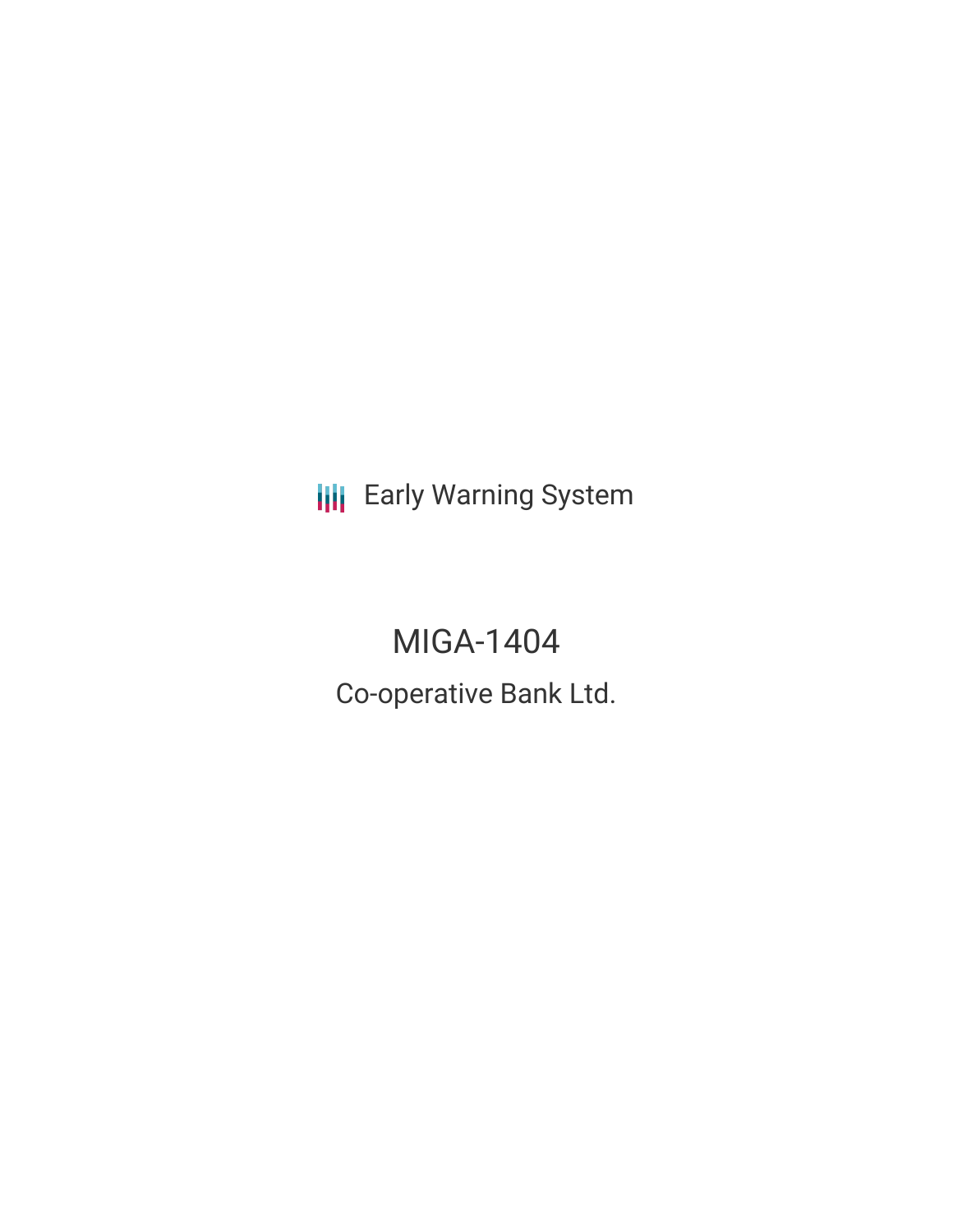

# **Quick Facts**

| <b>Countries</b>               | Myanmar                                         |
|--------------------------------|-------------------------------------------------|
| <b>Financial Institutions</b>  | Multilateral Investment Guarantee Agency (MIGA) |
| <b>Status</b>                  | Proposed                                        |
| <b>Bank Risk Rating</b>        | FI                                              |
| <b>Voting Date</b>             | 2015-06-01                                      |
| <b>Borrower</b>                | The Bank of Tokyo-Mitsubishi UFJ, Ltd.          |
| <b>Investment Type(s)</b>      | Guarantee                                       |
| <b>Investment Amount (USD)</b> | $$14.30$ million                                |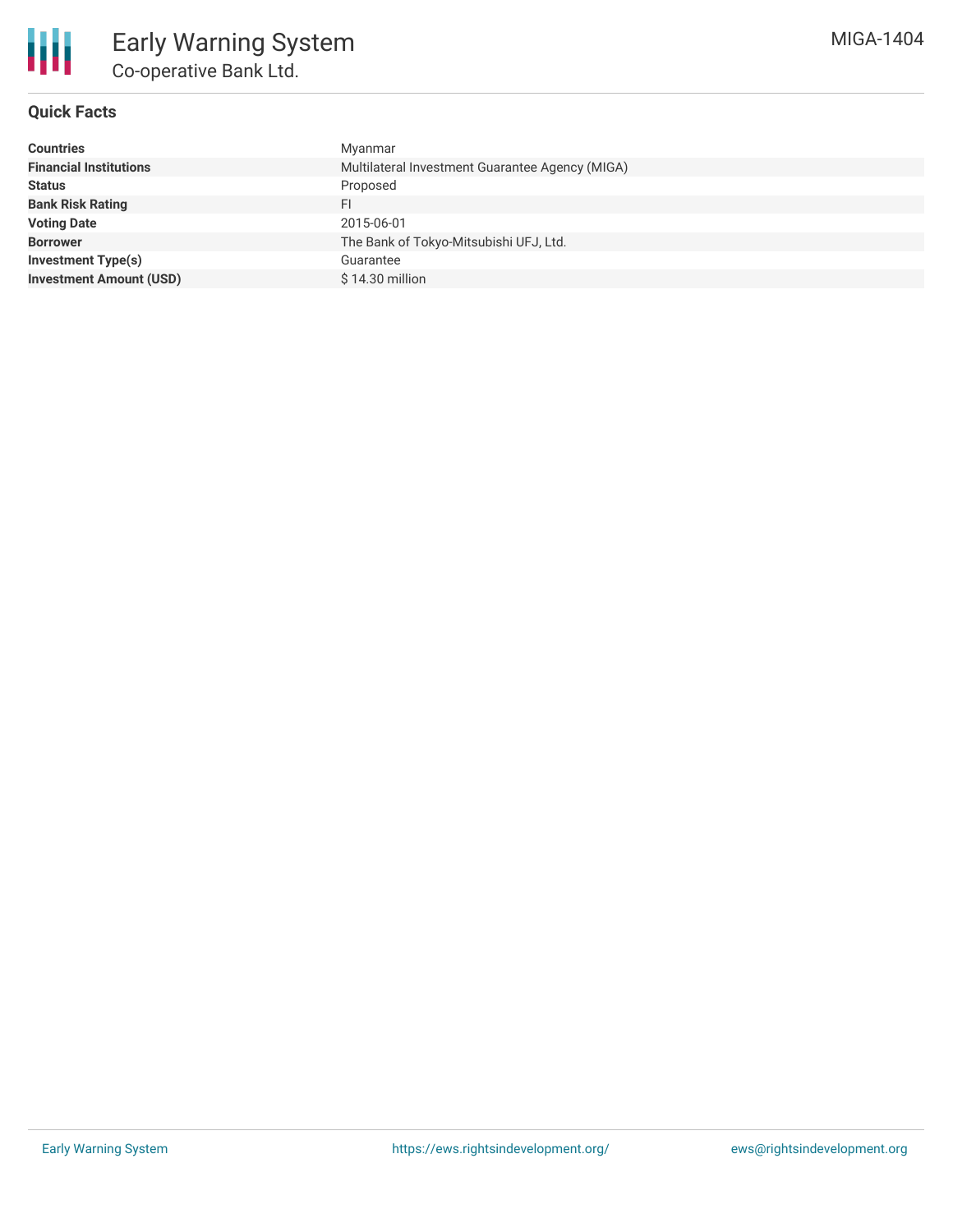

## **Project Description**

The Bank of Tokyo-Mitsubishi UFJ, Ltd.(BTMU) of Japan has applied for a MIGA guarantee of up to \$14.3 million for a period of up to six years against the risks of transfer restriction, expropriation, and war and civil disturbance. The non-shareholder loan being provided by BTMU will finance the expansion of CB Bank in Myanmar. BTMU entered into strategic alliance with CB Bank in December 2012 and will provide the loan to increase lending to small and medium enterprises SMEs

This project involves MIGA coverage of a non-shareholder to CB Bank to be used for onlending to SME clients. CB Bank's portfolio is largely short-term corporate loan and short-term exposure to SMEs mainly in trade and wholesale (over 70 percent). The environmental and social risks and impacts associated with the portfolio are considered few in number, generally site-specific, largely reversible, and readily addressed through mitigation measures. The project is a category FI-2 under MIGA's Policy on [Environmental](http://www.miga.org/documents/Policy_Environmental_Social_Sustainability.pdf) and Social Sustainability. CB Bank will be required to screen projects against MIGA's Exclusion List, national environmental and social laws and regulations, and MIGA's Performance Standards for corporate portfolio.

#### **Investor Country:** Japan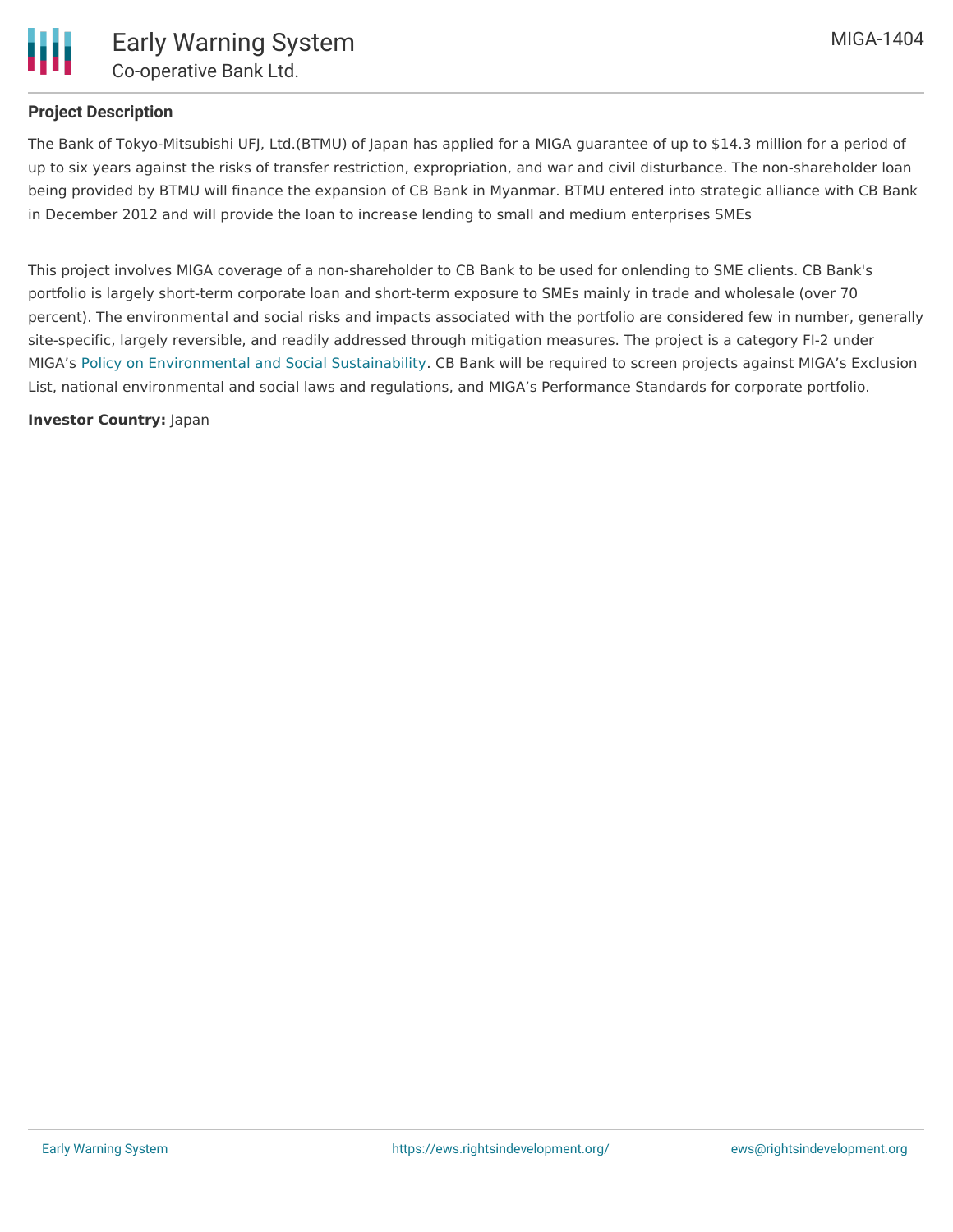

# **Investment Description**

Multilateral Investment Guarantee Agency (MIGA)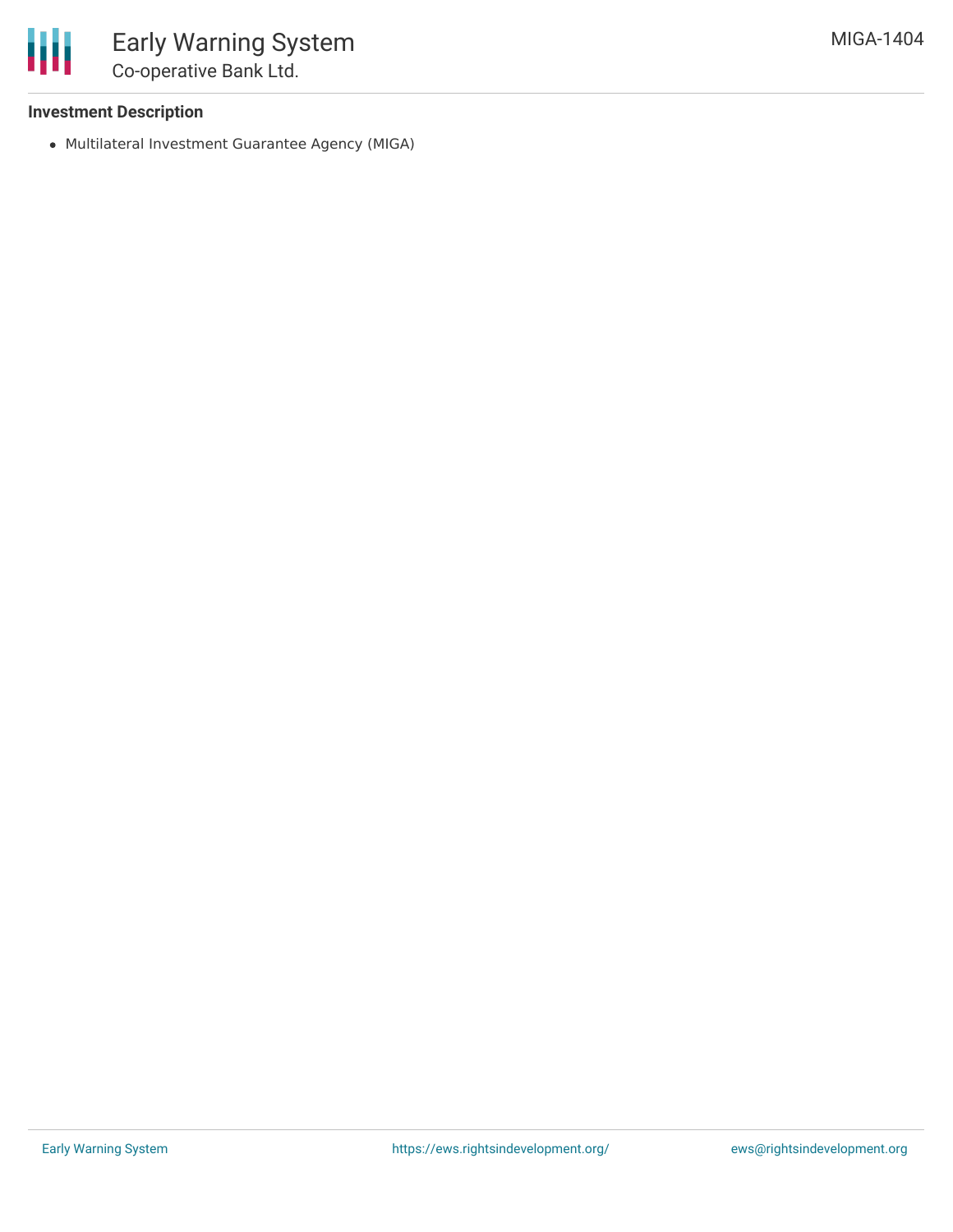

## **Private Actors Description**

**MUFG Bank, Ltd.** (The Bank of Tokyo-Mitsubishi UFJ or BTMU) is the largest bank in Japan and key operating bank of [Mitsubishi](http://geofinances.com/listing/mufg) UFJ Financial Group, one of the world's largest and most diversified financial groups. BTMU's services include commercial banking, trust banking, securities, credit cards, consumer finance, asset management, leasing and many more fields of financial services.

**Co-operative Bank Ltd. (CB Bank)** currently operates 76 branches and has plans to expand to 200 branches nationwide within the next three to five years in Myanmar.